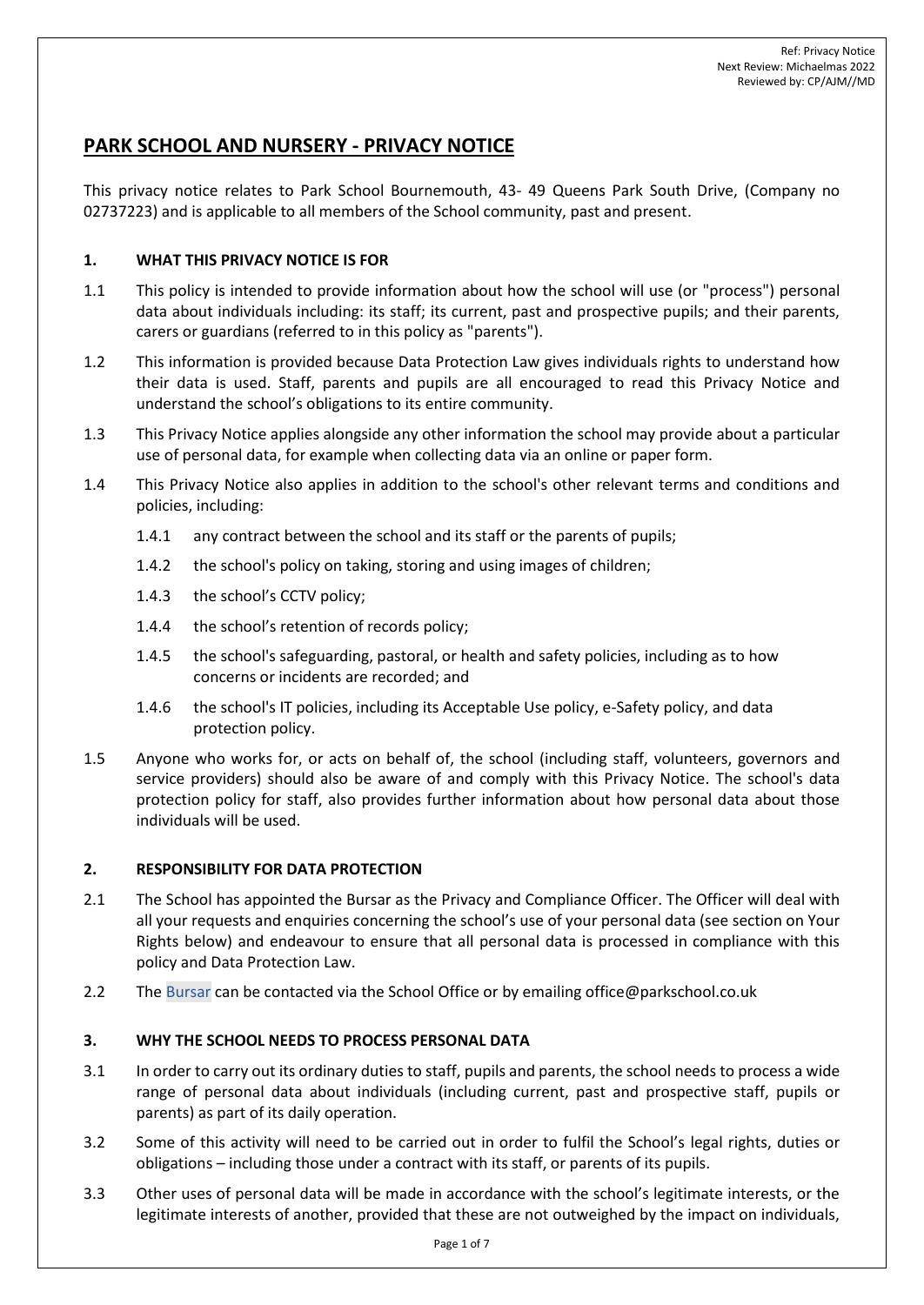and provided it does not involve special or sensitive types of data.

- 3.4 The school expects that the following uses will fall within that category of its (or its community's) "**legitimate interests**":
	- 3.4.1 For the purposes of pupil admissions (and to confirm the identity of prospective pupils and their parents);
	- 3.4.2 To provide education services, including musical education, physical training, spiritual development, career services and extra-curricular activities to pupils, and monitoring pupils' progress and educational needs;
	- 3.4.3 Maintaining relationships with the school community, including direct marketing or fundraising activity;
	- 3.4.4 For the purposes of management planning and forecasting, research and statistical analysis, including that imposed or provided for by law (such as tax, diversity or gender pay gap analysis);
	- 3.4.5 To enable relevant authorities to monitor the school's performance and to intervene or assist with incidents as appropriate;
	- 3.4.6 To give and receive information and references about past, current and prospective pupils, including relating to outstanding fees or payment history, to/from any educational institution that the pupil attended or where it is proposed they attend; and to provide references to potential employers of past pupils;
	- 3.4.7 To enable pupils to take part in national or other assessments, and to publish the results of public examinations or other achievements of pupils of the school;
	- 3.4.8 To enable pupils to take part in sporting fixtures or competitions at local and national level
	- 3.4.9 To safeguard pupils' welfare and provide appropriate pastoral care;
	- 3.4.10 To monitor (as appropriate) use of the school's IT and communications systems in accordance with the school's ICT acceptable use policy;
	- 3.4.11 To make use of photographic images of pupils in school for displays and publications, for example Parents Newsletters and the Year 6 Leavers' book in accordance with the school's policy on taking, storing and using images of children;
	- 3.4.12 For security purposes, including CCTV in accordance with the school's CCTV policy;
	- 3.4.13 To carry out or cooperate with any school internal or external complaints, disciplinary or investigation process; and
	- 3.4.14 Where otherwise reasonably necessary for the school's purposes, including to obtain appropriate professional advice and insurance for the school.
- 3.5 In addition, the school will on occasion need to process **special category personal data** (concerning health, ethnicity, religion, biometrics or sexual life) or criminal records information (such as when carrying out DBS checks). This is in accordance with rights or duties imposed on it by law, including as regards safeguarding and employment, or from time to time by explicit consent where required. These reasons will include:
	- 3.5.1 To safeguard pupils' welfare and provide appropriate pastoral (and where necessary, medical) care, and to take appropriate action in the event of an emergency, incident or accident, including by disclosing details of an individual's medical condition or other relevant information where it is in the individual's interests to do so: for example for medical advice, for social protection, safeguarding, and cooperation with police or social services, for insurance purposes or to caterers or organisers of school trips who need to be made aware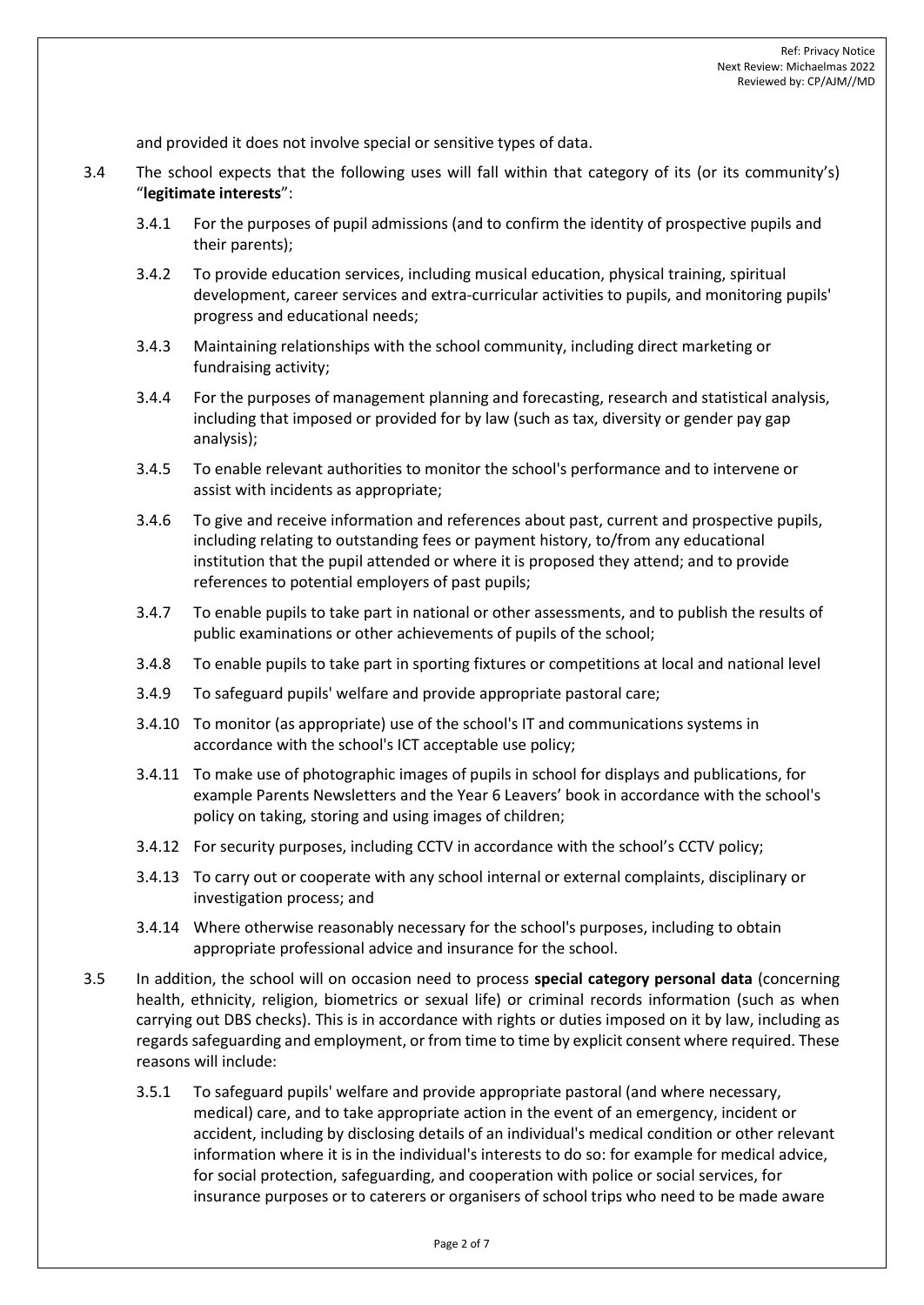of dietary or medical needs;

- 3.5.2 To provide educational services in the context of any special educational needs of a pupil;
- 3.5.3 To provide spiritual education in the context of any religious beliefs;
- 3.5.4 In connection with employment of its staff, for example DBS checks, welfare, union membership or pension plans;
- 3.5.5 As part of any school or external complaints, disciplinary or investigation process that involves such data, for example if there are SEN, health or safeguarding elements; or
- 3.5.6 For legal and regulatory purposes (for example child protection, diversity monitoring and health and safety) and to comply with its legal obligations and duties of care.

### **4. TYPES OF PERSONAL DATA PROCESSED BY THE SCHOOL**

#### 4.1 This will include:

- 4.1.1 names, addresses, telephone numbers, e-mail addresses and other contact details;
- 4.1.2 bank details and other financial information, e.g. about persons who pay fees to the school;
- 4.1.3 past, present and prospective pupils' academic, disciplinary, admissions and attendance records (including information about any special needs), and examination scripts and marks;
- 4.1.4 personnel files, including in connection with academics, employment or safeguarding;
- 4.1.5 where appropriate, information about individuals' health and welfare, and contact details for their next of kin;
- 4.1.6 references given or received by the school about pupils, and relevant information provided by previous educational establishments and/or other professionals or organisations working with pupils;
- 4.1.7 correspondence with and concerning staff, pupils and parents past and present;
- 4.1.8 images of pupils (and occasionally other individuals) engaging in school activities, and images captured by the school's CCTV system (in accordance with the school's policy on taking, storing and using images of children).

#### **5. HOW THE SCHOOL COLLECTS DATA**

- 5.1 Generally, the school receives personal data from the individual directly (including, in the case of pupils, from their parents). This may be via a form, or simply in the ordinary course of interaction or communication (such as email or written assessments).
- 5.2 However in some cases personal data will be supplied by third parties (for example another school, or other professionals or authorities working with that individual); or collected from publicly available resources.
- 5.3 The School may also collect data when you use our online website form to submit emails to us. This data will be treated in the same way as an email to us.

#### **6. WHO HAS ACCESS TO PERSONAL DATA AND WHO THE SCHOOL SHARES IT WITH**

6.1 Occasionally, the school will need to share personal information relating to its community with third parties, such as: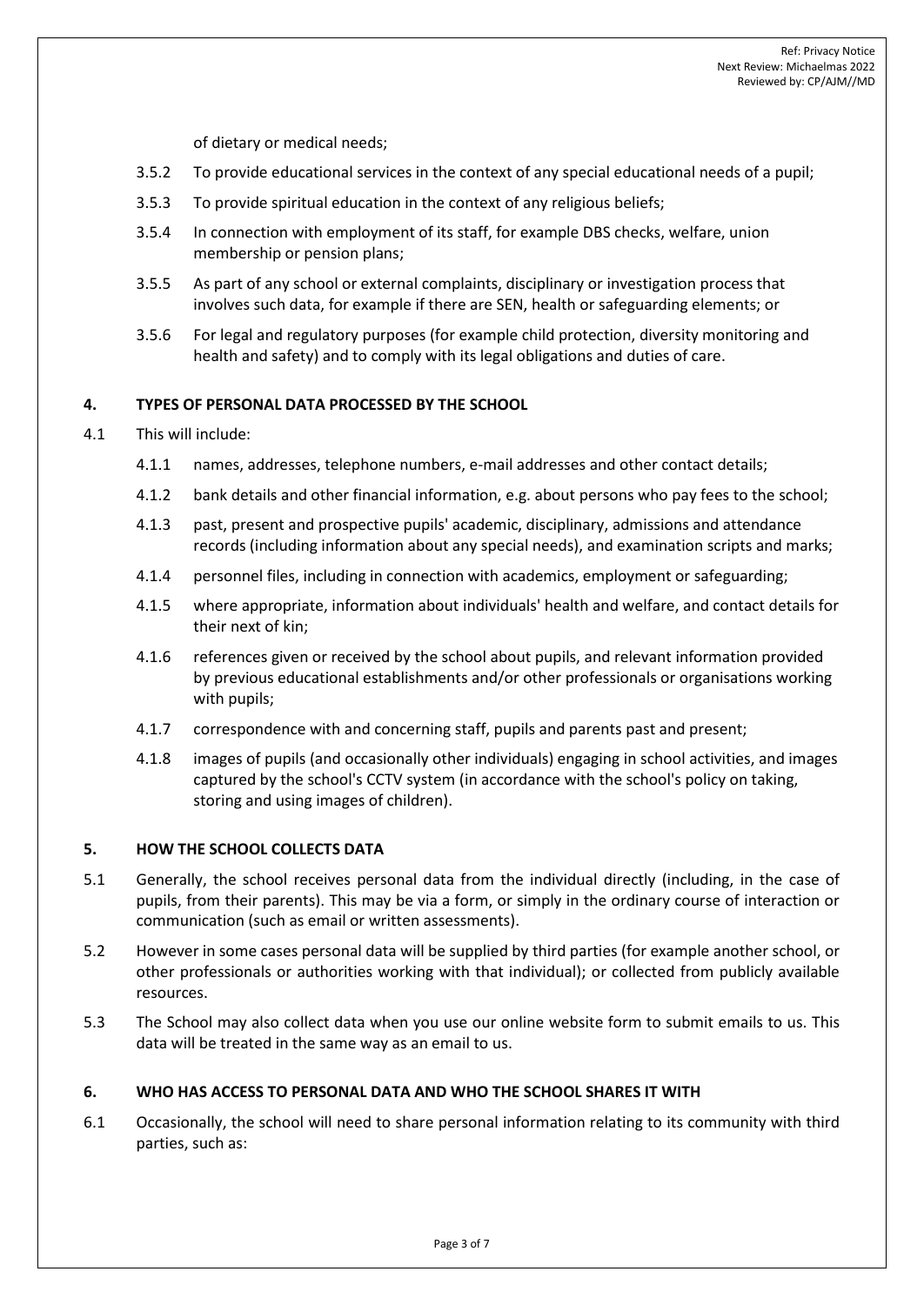- 6.1.1 professional advisers (e.g. lawyers, insurers, PR advisers and accountants);
- 6.1.2 government authorities (e.g. HMRC, DfE, police or the local authority); and
- 6.1.3 appropriate regulatory bodies (e.g. [NCTL,](https://www.gov.uk/government/organisations/national-college-for-teaching-and-leadership) the [Independent Schools Inspectorate,](https://www.isi.net/) or the Information Commissioner).
- 6.2 For the most part, personal data collected by the school will remain within the school, and will be processed by appropriate individuals only in accordance with access protocols (i.e. on a 'need to know' basis). Particularly strict rules of access apply in the context of:
	- 6.2.1 medical records,
	- 6.2.2 pastoral or safeguarding files.
- 6.3 However, a certain amount of any pupil's relevant information will need to be provided to staff more widely in the context of providing the necessary care and education that the pupil requires.
- 6.4 Staff, pupils and parents are reminded that the school is under duties imposed by law and statutory guidance (including Keeping Children Safe in Education) to record or report incidents and concerns that arise or are reported to it, in some cases regardless of whether they are proven, if they meet a certain threshold of seriousness in their nature or regularity. This is likely to include file notes on personnel or safeguarding files, and in some cases referrals to relevant authorities such as the LADO or police. For further information about this, please view the school's Safeguarding Policy.
- 6.5 The Headteacher keeps confidential records of any concerns relating to safeguarding matters as she deems necessary.
- 6.6 Finally, in accordance with Data Protection Law, some of the school's processing activity is carried out on its behalf by third parties, such as IT systems, web developers or cloud storage providers. This is always subject to contractual assurances that personal data will be kept securely and only in accordance with the school's specific directions.

# **7. HOW LONG WE KEEP PERSONAL DATA**

- 7.1 The school will retain personal data securely and only as long as necessary to keep for a legitimate and lawful reason.
- 7.2 If you have any specific queries about how our retention policy is applied, or wish to request that personal data that you no longer believe to be relevant is considered for erasure, please contact the Bursar by emailing office@parkschool.co.uk. However, please bear in mind that the school will often have lawful and necessary reasons to retain some personal data even following such a request.
- 7.3 A limited and reasonable amount of information will be kept for archiving purposes, and even where you have requested we no longer keep in touch with you, we will need to keep a record of that fact in order to fulfil your wishes (a "suppression record").

# **8. KEEPING IN TOUCH AND SUPPORTING THE SCHOOL**

- 8.1 The school and the PSCET committee will use the contact details of parents, alumni and other members of the school community to keep them updated about the activities of the school, and events of interest. This includes by sending updates and newsletters by email and by post. Unless the relevant individual objects, the school will also:
	- 8.1.1 Share personal data about parents and/or alumni, as appropriate, with organisations set up to help establish and maintain relationships with the school community, such as the PSCET.
	- 8.1.2 Contact parents including via the organisations above by post and email in order to promote and raise funds for worthy causes;
	- 8.1.3 Should you wish to limit or object to any such use, or would like further information about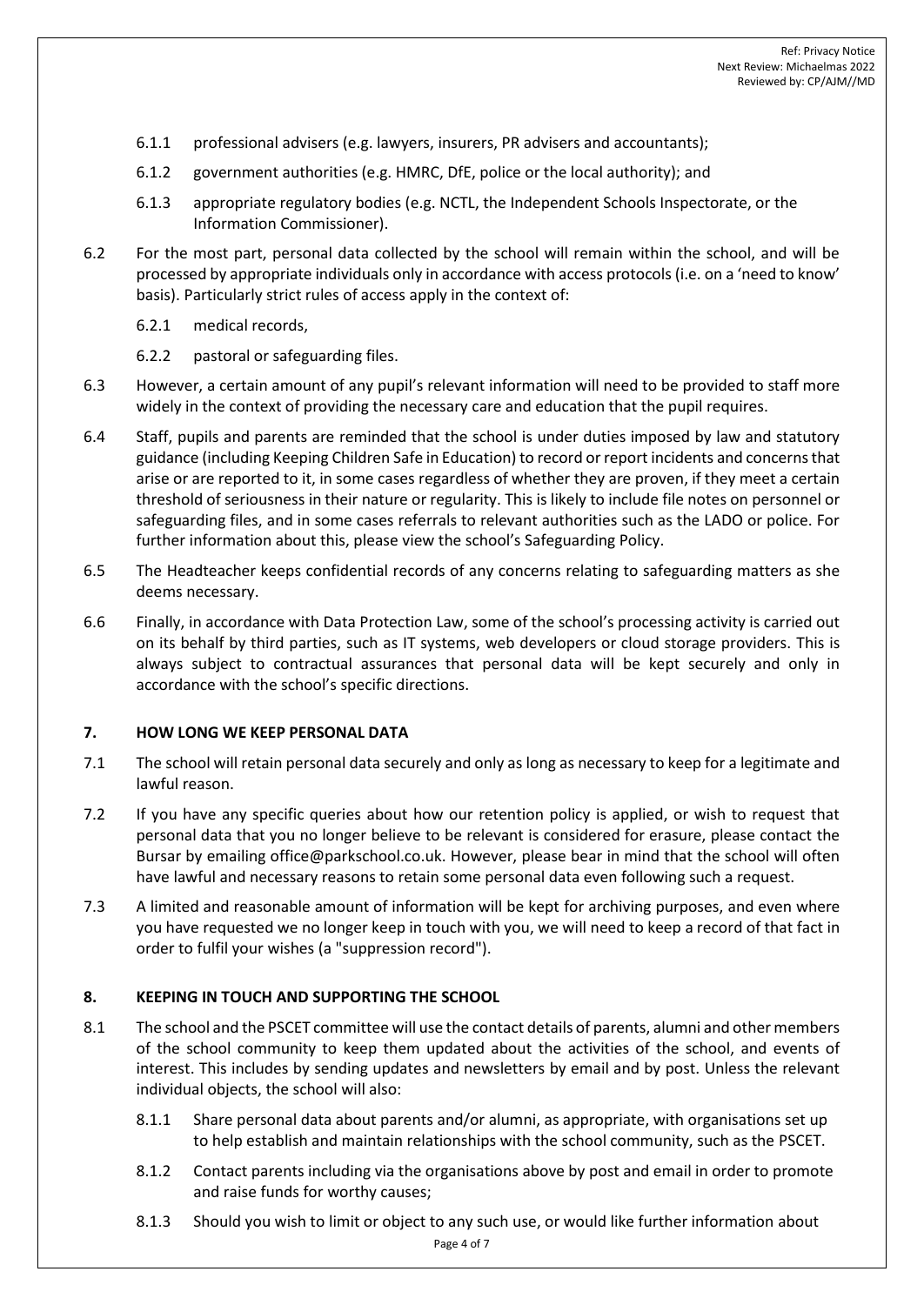them, please contact the Bursar in writing. You always have the right to withdraw consent, where given, or otherwise object to direct marketing or fundraising. However, the school is nonetheless likely to retain some of your details (not least to ensure that no more communications are sent to that particular address, email or telephone number).

# **9. YOUR RIGHTS**

# 9.1 Rights of access

- 9.1.1 Individuals have various rights under Data Protection Law to access and understand personal data about them held by the school, and in some cases ask for it to be erased or amended or have it transferred to others, or for the school to stop processing it – but subject to certain exemptions and limitations.
- 9.1.2 Any individual wishing to access or amend their personal data, wishing it to be transferred to another person or organisation, or who has some other objection to how their personal data is used, should put their request in writing to the Bursar.
- 9.1.3 The school will endeavour to respond to any such written requests as soon as is reasonably practicable and in any event within statutory time-limits (which is one month in the case of requests for access to information).
- 9.1.4 The school will be better able to respond quickly to smaller, targeted requests for information. If the request for information is manifestly excessive or similar to previous requests, the school may ask you to reconsider, or require a proportionate fee (but only in accordance with Data Protection Law).
- 9.2 Requests that cannot be fulfilled
	- 9.2.1 You should be aware that the right of access is limited to your own personal data, and certain data is exempt from the right of access. This will include information which identifies other individuals (and parents need to be aware this may include their own children, in certain limited situations – please see further below), or information which is subject to legal privilege (for example legal advice given to or sought by the school, or documents prepared in connection with a legal action).
	- 9.2.2 The school is also not required to disclose any pupil examination scripts (or other information consisting solely of pupil test answers), provide examination or other test marks ahead of any ordinary publication, nor share any confidential reference given by the school itself for the purposes of the education, training or employment of any individual.
	- 9.2.3 You may have heard of the "right to be forgotten". However, we will sometimes have compelling reasons to refuse specific requests to amend, delete or stop processing your (or your child's) personal data: for example, a legal requirement, or where it falls within a legitimate interest identified in this Privacy Notice. All such requests will be considered on their own merits.

# 9.3 Pupil requests

- 9.3.1 Pupils can make subject access requests for their own personal data, provided that, in the reasonable opinion of the school, they have sufficient maturity to understand the request they are making (see section **Whose Rights?** below). A pupil of any age may ask a parent or other representative to make a subject access request on his/her behalf.
- 9.3.2 Indeed, while a person with parental responsibility will generally be entitled to make a subject access request on behalf of younger pupils, the law still considers the information in question to be the child's: for older pupils, the parent making the request may need to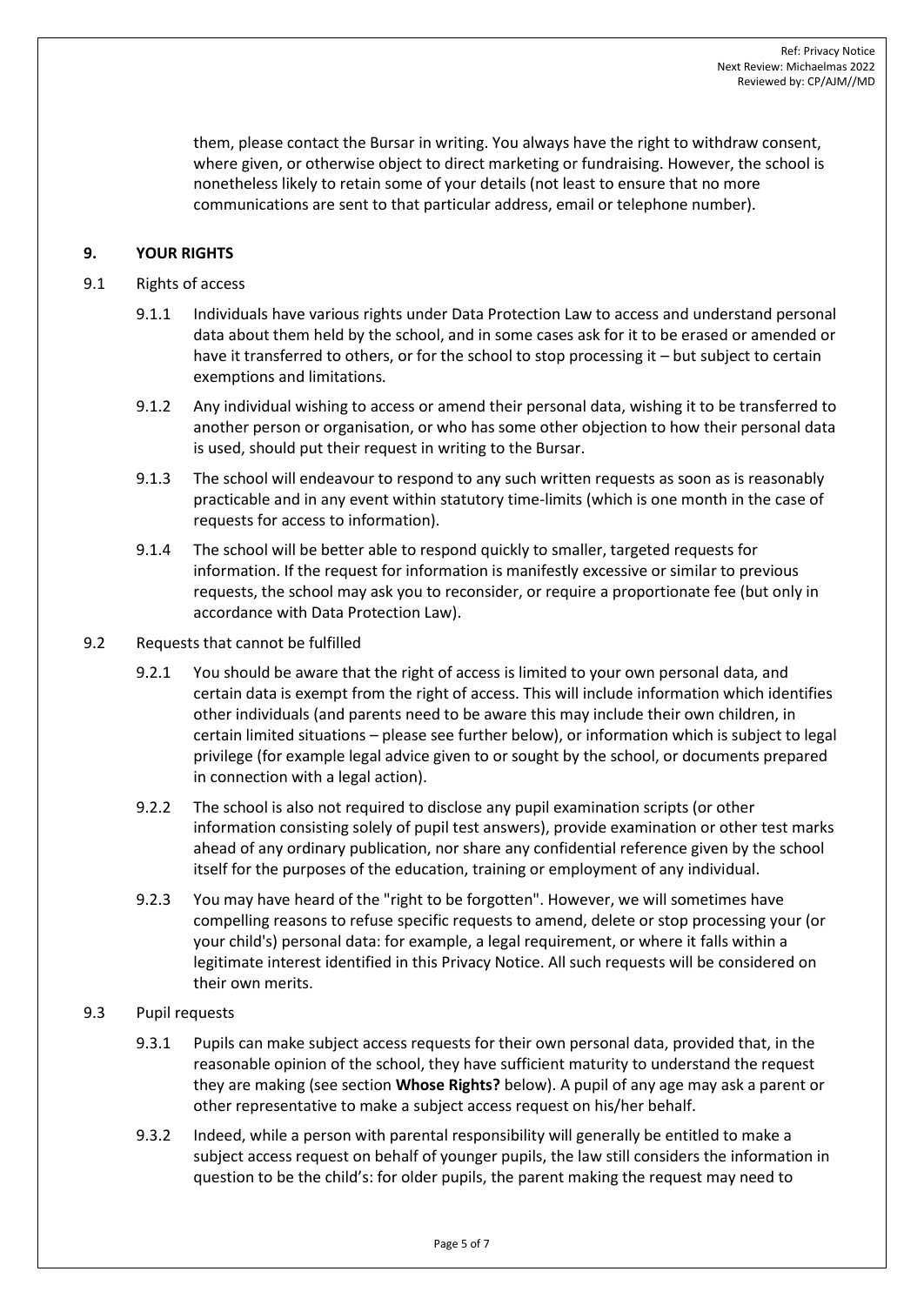evidence their child's authority for the specific request.

9.3.3 Pupils *aged 13 and above* are generally assumed to have this level of maturity, although this will depend on both the child and the personal data requested, including any relevant circumstances at home. *Older Prep School children* may however be sufficiently mature to have a say in this decision, depending on the child and the circumstances. Therefore Park School pupils are not deemed to have this level of maturity at age 11 and below.

# 9.4 Parental requests, etc.

- 9.4.1 It should be clearly understood that the rules on subject access are not the sole basis on which information requests are handled. Parents may not have a statutory right to information, but they and others will often have a legitimate interest or expectation in receiving certain information about pupils without their consent. The school may consider there are lawful grounds for sharing with or without reference to that pupil.
- 9.4.2 Parents will in general receive educational and pastoral updates about their children, in accordance with the Parent Contract. Where parents are separated, the school will in most cases aim to provide the same information to each person with parental responsibility, but may need to factor in all the circumstances.
- 9.4.3 All information requests from, on behalf of, or concerning pupils whether made under subject access or simply as an incidental request – will therefore be considered on a case by case basis.

# 9.5 Consent

- 9.5.1 Where the school is relying on consent as a means to process personal data, any person may withdraw this consent at any time (subject to similar age considerations as above). Examples where we do rely on consent are certain types of uses of images and certain types of fundraising activity. Please be aware however that the school may not be relying on consent but have another lawful reason to process the personal data in question even without your consent.
- 9.5.2 That reason will usually have been asserted under this Privacy Notice, or may otherwise exist under some form of contract or agreement with the individual (e.g. an employment or parent contract, or because a purchase of goods, services or membership of an organisation such as a parents' association has been requested).

# 9.6 Whose rights?

- 9.6.1 The rights under Data Protection Law belong to the individual to whom the data relates. However, the school will often rely on parental authority or notice for the necessary ways it processes personal data relating to pupils – for example, under the parent contract, or via a form. Parents and pupils should be aware that this is not necessarily the same as the school relying on strict consent (see section on Consent above).
- 9.6.2 Where consent is required, it may in some cases be necessary or appropriate given the nature of the processing in question, and the pupil's age and understanding – to seek the pupil's consent. Parents should be aware that in such situations they may not be consulted, depending on the interests of the child, the parents' rights at law or under their contract, and all the circumstances.
- 9.6.3 In general, the school will assume that pupils' consent is not required for ordinary disclosure of their personal data to their parents, e.g. for the purposes of keeping parents informed about the pupil's activities, progress and behaviour, and in the interests of the pupil's welfare. That is unless, in the school's opinion, there is a good reason to do otherwise.
- 9.6.4 However, where a pupil seeks to raise concerns confidentially with a member of staff and expressly withholds their agreement to their personal data being disclosed to their parents,